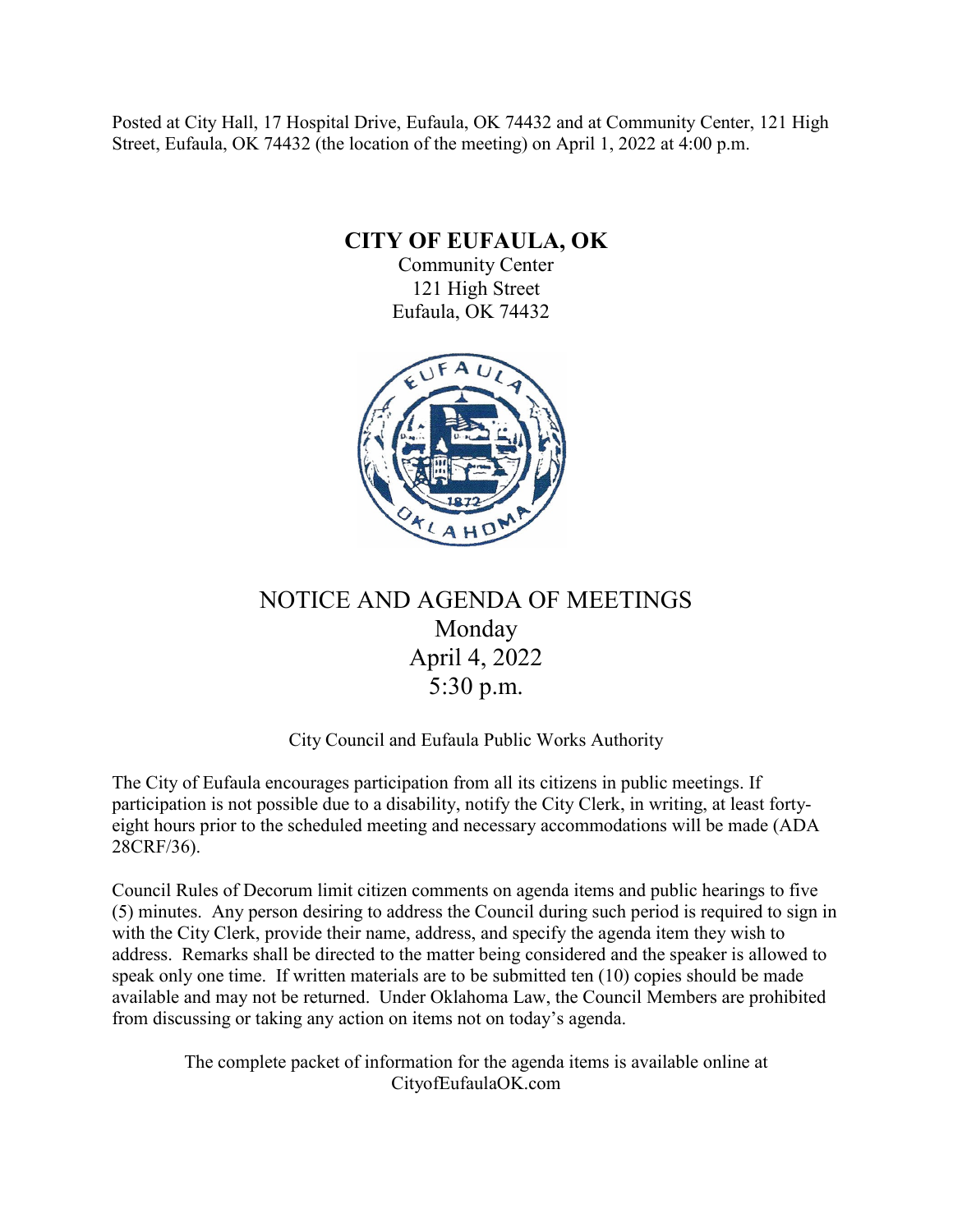## City Council

Mayor Todd Warren Vice Mayor Nancy Mouser Council Member Frank Davis Council Member Dan Kirby Council Member Jamie Upton

AGENDA EUFAULA CITY COUNCIL April 4, 2022 5:30 p.m.

1. CALL TO ORDER MAYOR TODD WARREN

2. INVOCATION

3. PLEDGE OF ALLEGIANCE MAYOR TODD WARREN

4. ROLL CALL /ATTENDANCE VALARIE COX

#### CONSENT AGENDA

All matters listed under the Consent Agenda are routine by the City Council and will be enacted by one motion. There will not be separate discussion of these items. If discussion is desired, that item will be removed from the Consent Agenda and will be considered separately. The item will then be placed in its proper order on the regular meeting and will be considered at that time.

- 5. APPROVAL OF MINUTES. A. REGULAR COUNCIL MEETING MARCH 7, 2022.
- 6. APPROVAL OF THE TREASURER'S REPORT.
- 7. APPROVAL OF THE MARCH 2022 PAYROLL FIGURES FOR THE GENERAL FUND IN THE AMOUNT OF \$60,621.75.
- 8. RECEIPT OF CLAIMS: CITY OF EUFAULA.
- 9. Consideration of Acceptance, Approval, Adoption, Rejection, Amendment, and/or Postponement to approve a Resolution for the purchase of City Hall.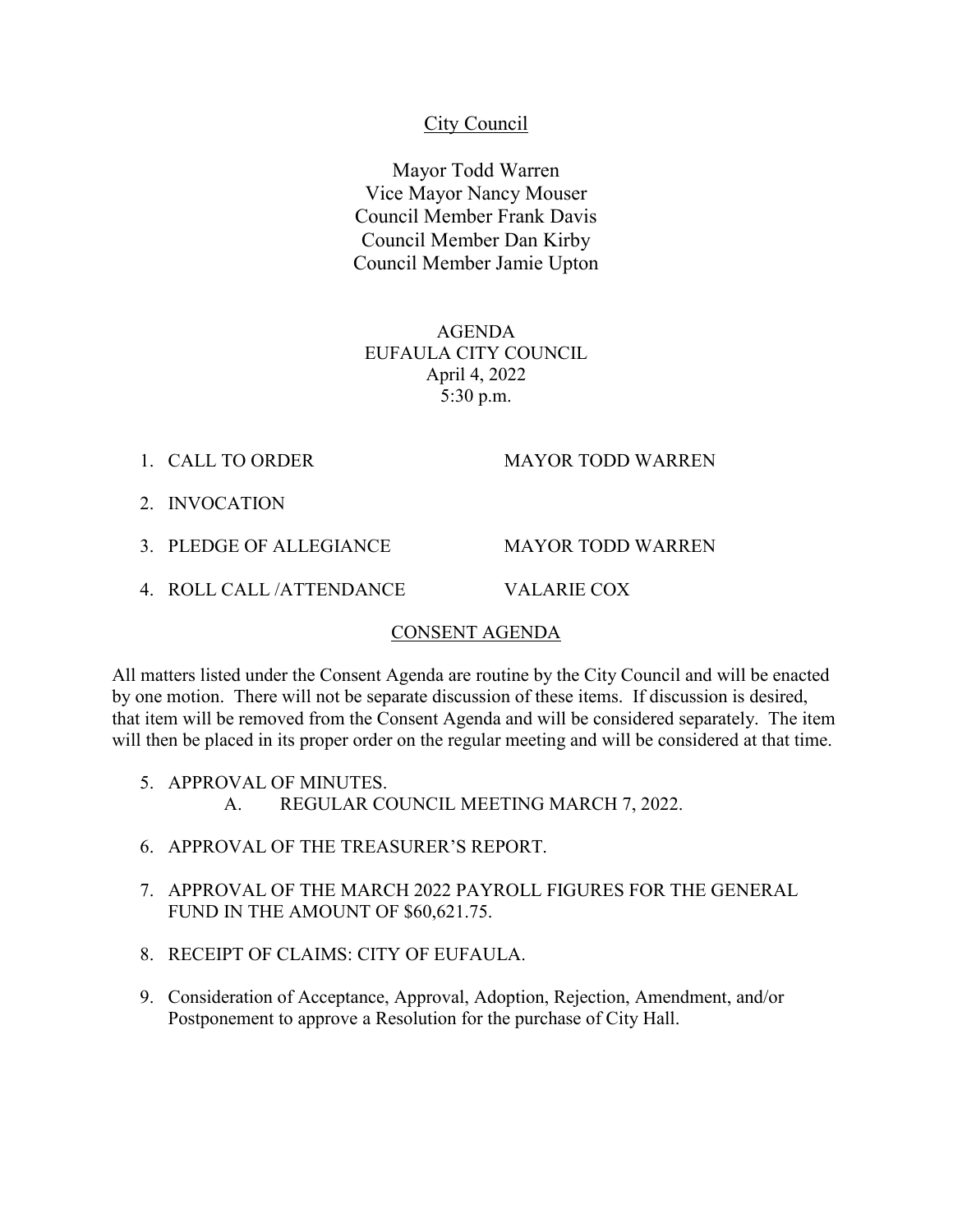## ITEMS REMOVED FROM CONSENT AGENDA

- 10. Consideration of Acceptance, Approval, Adoption, Rejection, Amendment, and/or Postponement of to approve the Mayor's signature on a Memorandum of Understanding between Bird Rides, Inc. and the City of Eufaula to allow Bird Rides, Inc. to provide Stand-up electric scooter service in Eufaula.
- 11. Consideration of Acceptance, Approval, Adoption, Rejection, Amendment, and/or Postponement of AN ORDINANCE AMENDING THE EMPLOYEE RETIREMENT SYSTEM, DEFINED BENEFIT PLAN FOR THE CITY OF EUFAULA & EUFAULA PUBLIC WORKS AUTHORITY, OKLAHOMA; PROVIDING RETIREMENT BENEFITS FOR ELIGIBLE EMPLOYEES OF THE CITY OF EUFAULA & EUFAULA PUBLIC WORKS AUTHORITY, OKLAHOMA; PERTAINING TO THE DEFINITION OF EMPLOYEE; PROVIDING FOR REPEALER AND SEVERABILITY; AND DECLARING AN EMERGENCY.
- 12. Consideration of Acceptance, Approval, Adoption, Rejection, Amendment, and/or Postponement of to approve AN ORDINANCE AMENDING THE EMPLOYEE RETIREMENT SYSTEM, DEFINED CONTRIBUTION PLAN FOR THE POSITION OF CITY MANAGER FOR THE CITY OF EUFAULA & EUFAULA PUBLIC WORKS AUTHORITY, OKLAHOMA BY ADOPTING A REVISED AND RESTATED RETIREMENT PLAN; PROVIDING RETIREMENT BENEFITS FOR ELIGIBLE EMPLOYEES OF THE CITY OF EUFAULA & EUFAULA PUBLIC WORKS AUTHORITY, OKLAHOMA; PROVIDING FOR PURPOSE AND ORGANIZATION; PROVIDING FOR DEFINITIONS; PROVIDING FOR ELIGIBILITY AND PARTICIPATION; PROVIDING FOR NON-ALIENATION OF BENEFITS; PROVIDING FOR EMPLOYER AND EMPLOYEE CONTRIBUTIONS; PROVIDING FOR ACCOUNTING, ALLOCATION, AND VALUATION; PROVIDING BENEFITS; PROVIDING FOR REQUIRED NOTICE; PROVIDING FOR AMENDMENTS AND TERMINATION; PROVIDING FOR TRANSFER TO AND FROM OTHER PLANS; CREATING A RETIREMENT COMMITTEE AND PROVIDING FOR POWERS, DUTIES, AND RIGHTS OF RETIREMENT COMMITTEE; PROVIDING FOR PAYMENT OF CERTAIN OBLIGATIONS; PROVIDING FOR DURATION AND PAYMENT OF EXPENSES; PROVIDING FOR EFFECTIVE DATE; PROVIDING FOR VESTING SCHEDULES; PROVIDING FOR A FUND TO FINANCE THE SYSTEM TO BE POOLED WITH OTHER INCORPORATED CITIES TOWNS AND THEIR AGENCIES AND INSTRUMENTALITIES FOR PURPOSES OF ADMINISTRATION, MANAGEMENT, AND INVESTMENTS PART OF THE OKLAHOMA MUNICIPAL RETIREMENT FUND; PROVIDING FOR PAYMENT OF ALL CONTRIBUTIONS UNDER THE SYSTEM TO THE OKLAHOMA MUNICIPAL RETIREMENT FUND FOR MANAGEMENT AND INVESTMENT; PROVIDING FOR REPEALER AND SEVERABILITY; ADOPTING THOSE AMENDMENTS MANDATED BY THE INTERNAL REVENUE CODE; AND DECLARING AN EMERGENCY.
- 13. REMARKS AND INQUIRIES BY CITY COUNCIL.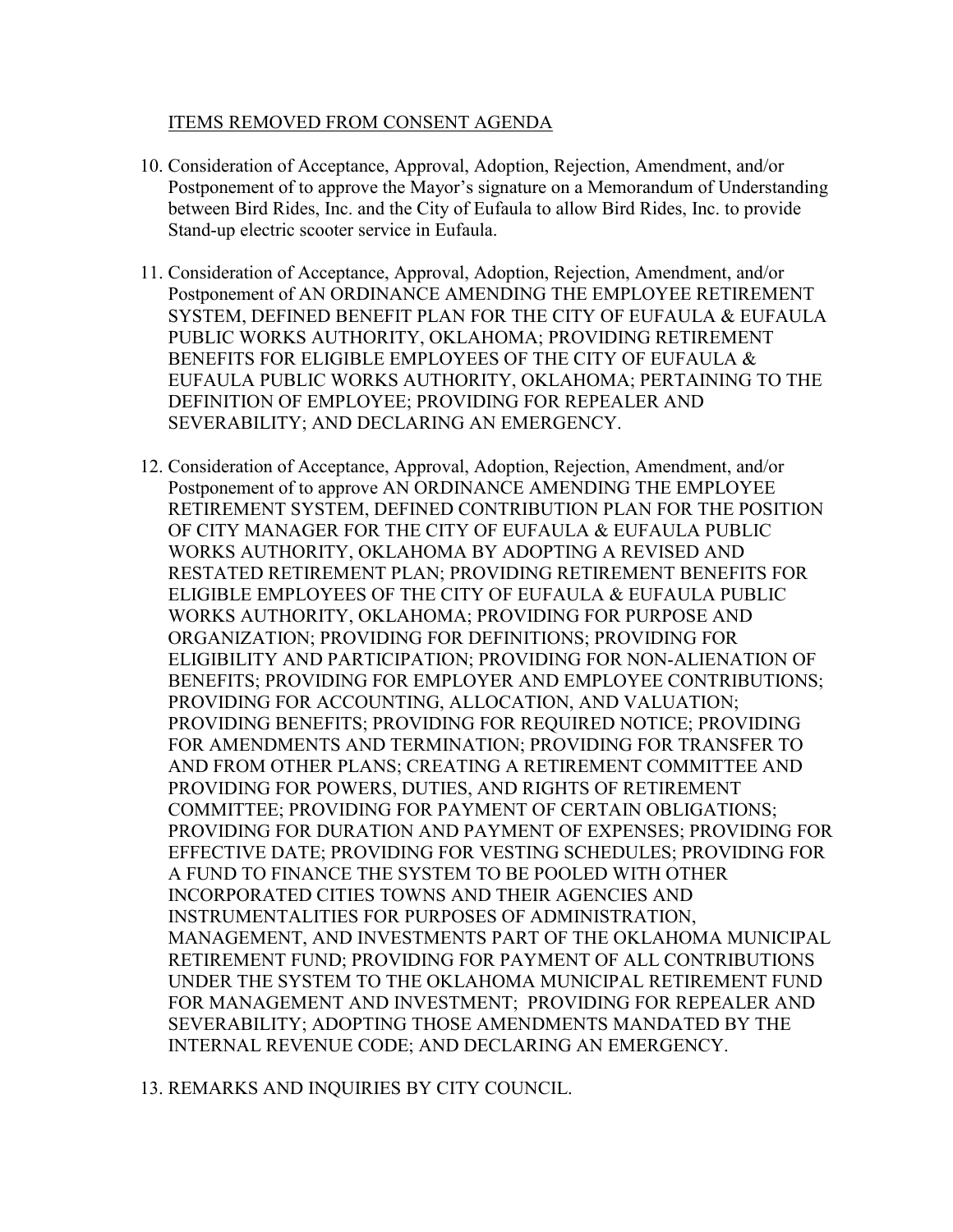## 14. ANNOUNCEMENTS.

# 15. ADJOURNMENT.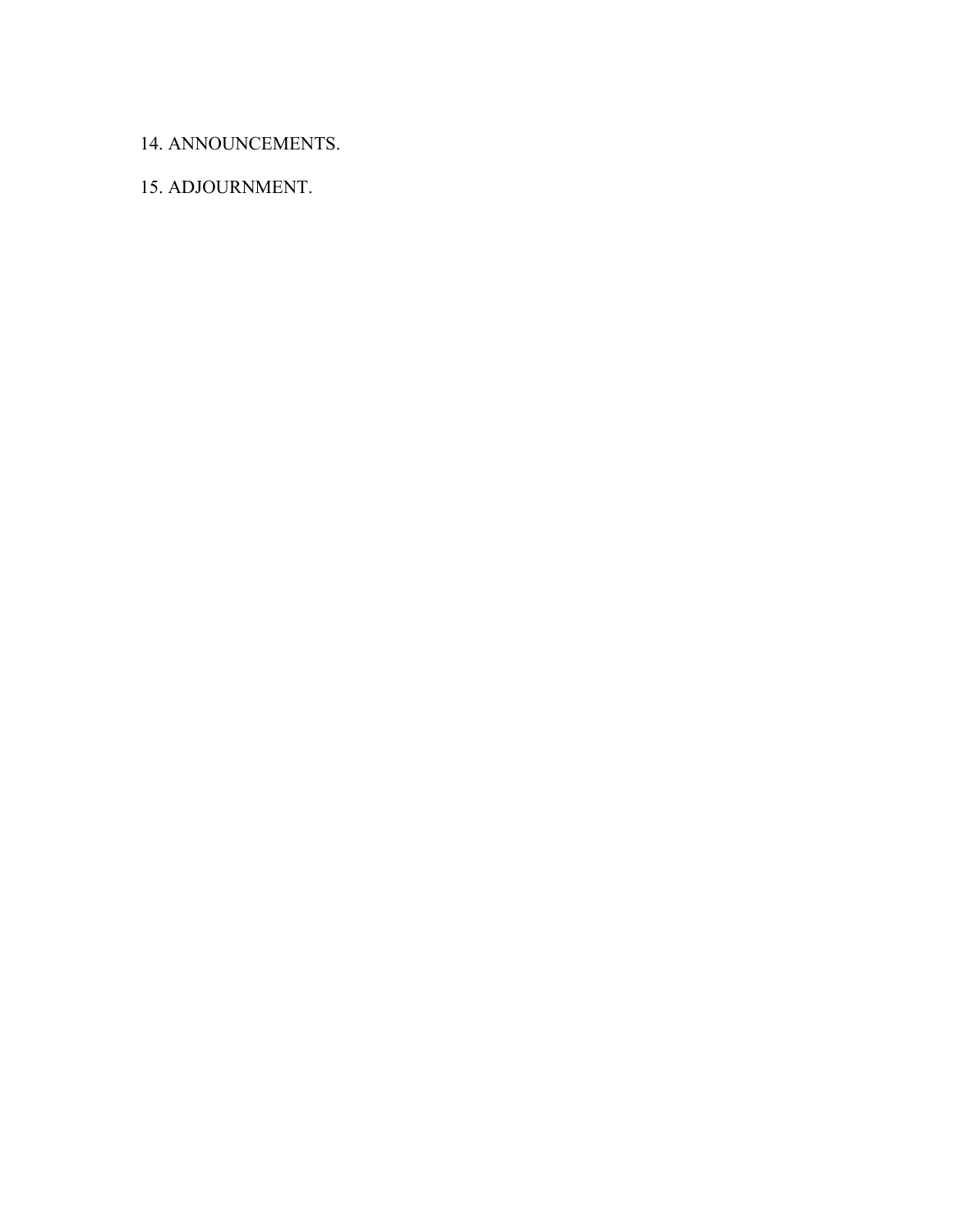## AGENDA EUFAULA PUBLIC WORKS AUTHORITY April 4, 2022 5:30 p.m.

## 1. ROLL CALL /ATTENDANCE

## CONSENT AGENDA

All matters listed under the Consent Agenda are considered to be routine by the City Council and will be enacted by one motion. There will not be separate discussion of these items. If discussion is desired, that item will be removed from the Consent Agenda and will be considered separately. The item will then be placed in its proper order on the regular meeting and will be considered at that time.

- 2. APPROVAL OF MINUTES. A. REGULAR MEETING MARCH 7, 2022.
- 3. APPROVAL OF THE MARCH 2022 PAYROLL FIGURES FOR THE EUFAULA PUBLIC WORKS AUTHORITY IN THE AMOUNT OF \$50,094.53.
- 4. Consideration of Acceptance, Approval, Adoption, Rejection, Amendment, and/or Postponement to authorize the mayor's signature on the Memorandum of Understanding between the Oklahoma Dept. of Human Services and the Eufaula Public Works Authority to renew the lease for 25 Hospital Rd.
- 5. Consideration of Acceptance, Approval, Adoption, Rejection, Amendment, and/or Postponement of AN ORDINANCE AMENDING THE EMPLOYEE RETIREMENT SYSTEM, DEFINED BENEFIT PLAN FOR THE CITY OF EUFAULA & EUFAULA PUBLIC WORKS AUTHORITY, OKLAHOMA; PROVIDING RETIREMENT BENEFITS FOR ELIGIBLE EMPLOYEES OF THE CITY OF EUFAULA & EUFAULA PUBLIC WORKS AUTHORITY, OKLAHOMA; PERTAINING TO THE DEFINITION OF EMPLOYEE; PROVIDING FOR REPEALER AND SEVERABILITY; AND DECLARING AN EMERGENCY.
- 6. Consideration of Acceptance, Approval, Adoption, Rejection, Amendment, and/or Postponement of to approve AN ORDINANCE AMENDING THE EMPLOYEE RETIREMENT SYSTEM, DEFINED CONTRIBUTION PLAN FOR THE POSITION OF CITY MANAGER FOR THE CITY OF EUFAULA & EUFAULA PUBLIC WORKS AUTHORITY, OKLAHOMA BY ADOPTING A REVISED AND RESTATED RETIREMENT PLAN; PROVIDING RETIREMENT BENEFITS FOR ELIGIBLE EMPLOYEES OF THE CITY OF EUFAULA & EUFAULA PUBLIC WORKS AUTHORITY, OKLAHOMA; PROVIDING FOR PURPOSE AND ORGANIZATION; PROVIDING FOR DEFINITIONS; PROVIDING FOR ELIGIBILITY AND PARTICIPATION; PROVIDING FOR NON-ALIENATION OF BENEFITS; PROVIDING FOR EMPLOYER AND EMPLOYEE CONTRIBUTIONS;